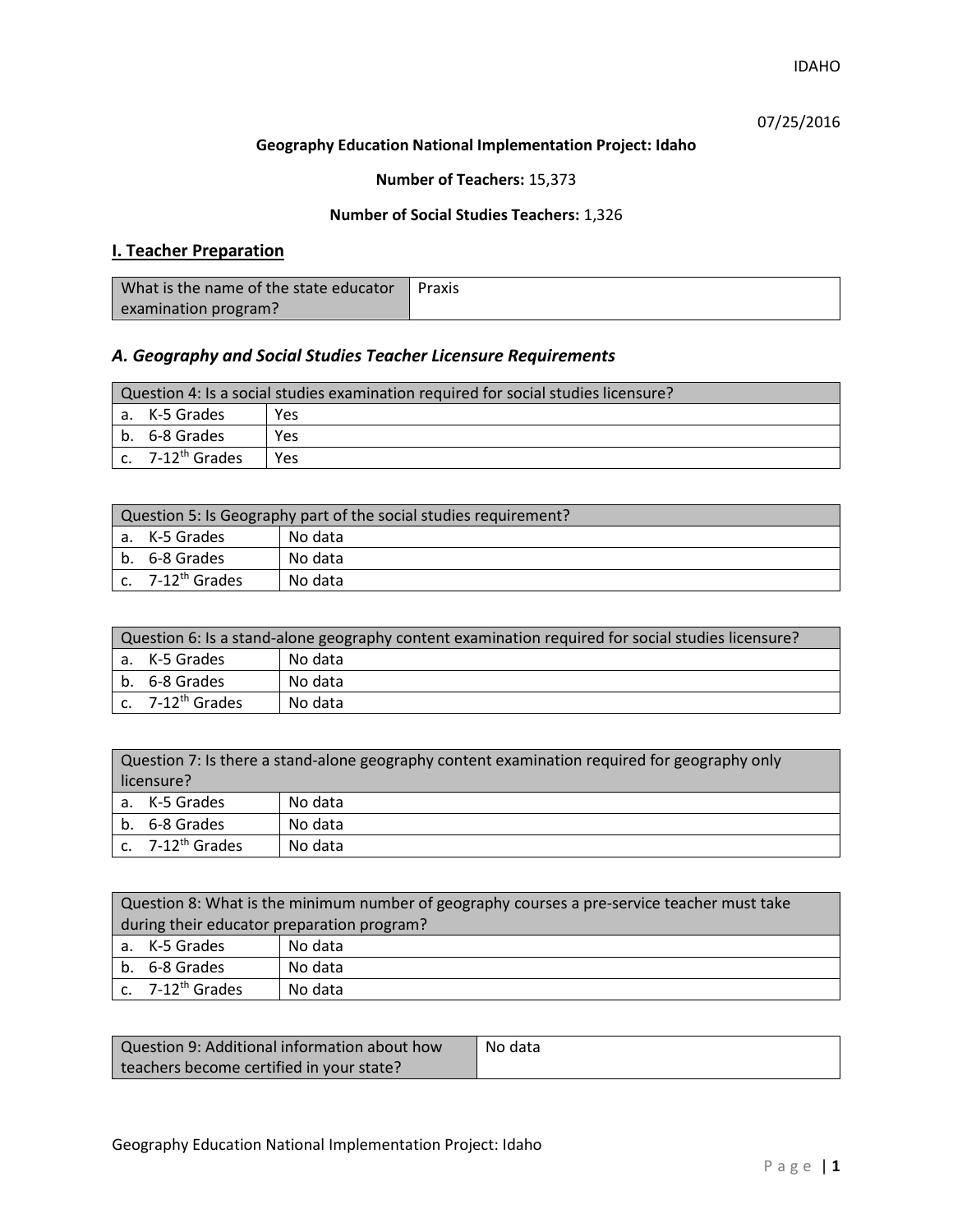# *B. Professional Development*

| Question 10: Can in service teachers receive<br>certification credit for professional<br>development courses or programs in<br>geography? | No data |
|-------------------------------------------------------------------------------------------------------------------------------------------|---------|
| Question 11: Does the state education agency<br>(SEA) provide professional development in<br>geography?                                   | No data |

# **II. Curriculum**

| Question 15: What is the name of the state<br>standards?              | Idaho Social Studies Standards                                         |
|-----------------------------------------------------------------------|------------------------------------------------------------------------|
| Question 16: How are the state standards<br>presented by grade level? | No data                                                                |
| Question 17: When were the standards last<br>revised?                 | 3-6 years                                                              |
| Question 18: Are there plans for revision to<br>the state standards?  | No timeline                                                            |
| Question 19: Is geography included in the<br>state standards?         | No data                                                                |
| Question 20: How are the geography<br>standards organized?            | Geography standards have both social studies and<br>geography included |
| Question 21: What framework and/or<br>documents were used?            | No data                                                                |

# **Question 22: What general topics are included?**

No data

| Question 23: What is the total number of credit | 23 credit hours  |
|-------------------------------------------------|------------------|
| hours required for high school graduation?      |                  |
| Question 24: What is the total number of social | 2.5 credit hours |
| studies credit hours required for high school   |                  |
| graduation?                                     |                  |
| Question 25: What is the total number of        | 9 credit hours   |
| geography credit hours required for high school |                  |
| graduation?                                     |                  |

| Question 26: What geography courses will students typically experience? |                              |         |  |  |
|-------------------------------------------------------------------------|------------------------------|---------|--|--|
|                                                                         | No data<br>a. K-5 Grades     |         |  |  |
|                                                                         | b. 6-8 Grades                | No data |  |  |
|                                                                         | c. 7-12 <sup>th</sup> Grades | No data |  |  |